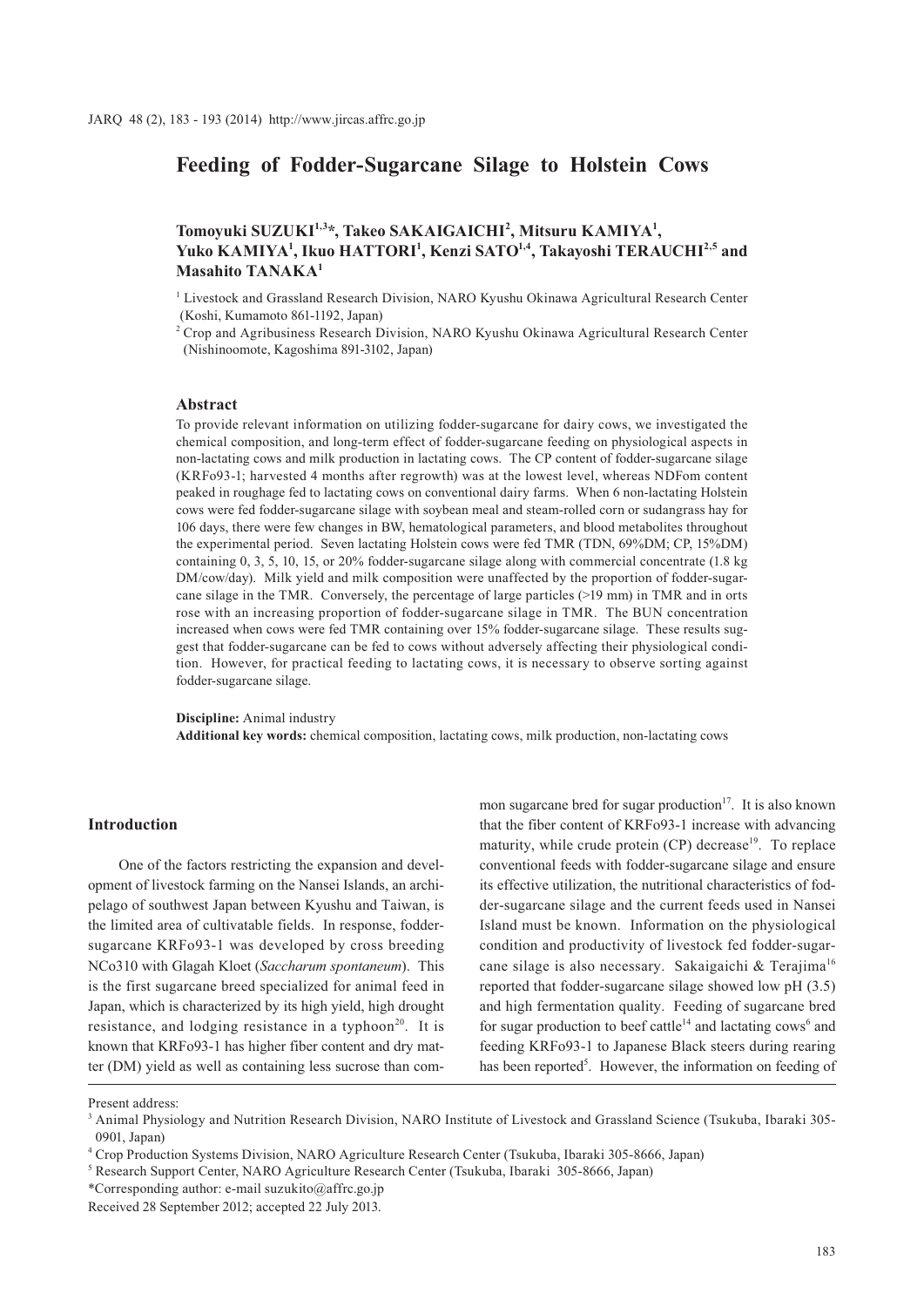fodder-sugarcane to dairy cows remained limited.

The objective of this study was therefore to evaluate the nutritional characteristics of KRFo93-1 compared with the roughage used in some conventional dairy farms on the Nansei Islands, and investigate its long-term effect on body weight (BW), hematological parameters and blood metabolites in non-lactating Holstein cows and on milk production in lactating Holstein cows.

# **Materials and methods**

The feeding trials in this study were conducted in accordance with the protocol approved by the Guide for the Care and Use of Experimental Animals [Animal Care Committee, NARO Kyushu Okinawa Agricultural Research Center (KARC)].

#### **1. Feed collection on practical dairy farms**

Samples of roughage were collected on two dairy farms on Tanegashima Island, located at the northern end of the Nansei Islands, every 4 months from July 2007 (total of 6 sample collections). Those collected roughage were produced on the island and fed to lactating cows . The chopped roughage samples were dried at 55 °C for 48 h and then ground (pore size, 1 mm; P-15, FRITSCH, Idar-Oberstein, Germany) for chemical analysis.

#### **2. Preparation of fodder-sugarcane silage**

Fodder-sugarcane (KRFo93-1) was harvested around 4 months after regrowth using a sugarcane harvester (MCH-15; Matsumoto Kiko Co., Kagoshima, Japan) at the sugarcane experimental station, KARC on Tanegashima Island (30°74'N, 131°06'E). The cultivation management followed the recommendation<sup>17</sup> to harvest twice yearly (on early June and late September). The harvested fodder-sugarcane was chopped to a theoretical cutting length of 9 mm using a corn harvester (MCH2830; IHI STAR Machinery Corporation, Hokkaido, Japan) and this chopped foddersugarcane was ensiled using a round baler for chopped material (TSB1000; IHI STAR Machinery Corporation) and a wrapping machine (MWM1060W; IHI Star Machinery Corporation). A silage sample was dried at 55 °C for 48 h and then ground (pore size, 1 mm; P-15, FRITSCH) for chemical analysis. A filtered extract of fodder-sugarcane silage was prepared from a mixture of fodder-sugarcane silage (25 g) and distilled water (100 mL) that was stored at 5°C overnight. The extract was kept at −20°C until the fermentation quality had been analyzed.

### **3. Feeding trial in non-lactating cows (Exp. 1)**

A feeding trial with 6 non-lactating Holstein cows was conducted in a paddock at KARC (32°88'N, 130°74'E) from 29 May, 2009 to 8 October, 2009. The cows averaged

742 $\pm$ 112 kg of BW (mean $\pm$ SD) and 66 $\pm$ 25 month of age at the start of the feeding trial. The cows had free access to the round-baled sugarcane silage (mean weight on as-fed basis: 315 kg) in a round bale rack and were fed 1.7 kg DM/cow/ day of steam-rolled corn and 0.7 kg DM/cow/day of soybean meal during days 0 to 14 (period 1), 0.6 kg DM/cow/ day of soybean meal and 2.8 kg DM/cow/day of oats hay from days 15 to 41 (period 2), and 0.8 kg DM/cow/day of soybean meal from days 42 to 105 (period 3). The amount and type of the supplemental feeds were designed according to BW change and the Japanese Feeding Standard for dairy cattle<sup>12</sup>. The supplemental feed was provided once daily at 16:00. A mineral block (E100TZ; Nippon Zenyaku Kogyo Co. Ltd., Fukushima, Japan) and water were freely accessed. Blood was collected from the jugular vein into heparinized sealed tubes on days 0, 6, 27, 63, 91, and 105 of the experiment, whereupon hematological testing was performed immediately using a hematology analyzer (KX-21NV; SYMEX Corporation, Hyogo, Japan) following blood collection. The plasma was separated at 3000 rpm for 15 min at 4 °C and stored in a freezer at −20 °C.

# **4. Feeding trial in lactating cows (Exp. 2)**

Seven lactating Holstein cows were used in this trial conducted at KARC from 27 December, 2009. The cows averaged 120±24 days in milk (DIM; mean±SD) and 569±46 kg of BW at the start of the feeding trial. The cows had free access to total mixed ration (TMR), water, and a mineral block (E100TZ; Nippon Zenyaku Kogyo Co. Ltd.) in the feeding barn and were milked at 8:30 and 17:30 daily. The individual milk yield was measured daily. The cows were fed 0.9 kg DM/cow of commercial concentrate (Kumaraku P&F74C; Kumamoto Dairy cooperative, Kumamoto, Japan) during every milking session. TMR was prepared and provided twice daily at 9:30 and 16:00. The roughage to concentrate ratio in TMR remained constant at 6:4 throughout the trial, whereas Italian ryegrass was gradually replaced with sugarcane silage from 0 to 20% of TMR on a DM basis (Table 2). This feeding trial comprised 6 experimental periods: TMR containing 0, 3, 5, 10, 15, and 20% fodder-sugarcane silage was fed to lactating cows in each period on days 0 to 21, 22 to 36, 37 to 64, 65 to 77, 78 to 91, and 92 to 106, respectively. To retain 69.0% of total digestible nutrients (TDN) and 15.0% of CP content in TMR throughout the trial, the ratios of commercial concentrate (Kumaraku P&C75; Kumamoto Dairy cooperative), soybean meal, and steam-rolled corn were adjusted. Blood samples were collected from the jugular vein into heparinized sealed tubes, following morning milking on days 16, 30, 58, 72, 87 and 100, whereupon hematological testing was conducted immediately using a hematology analyzer (KX-21NV; SYMEX Co. Ltd.). The plasma was separated at 3000 rpm for 15 min at 4 °C and stored in a freezer at −20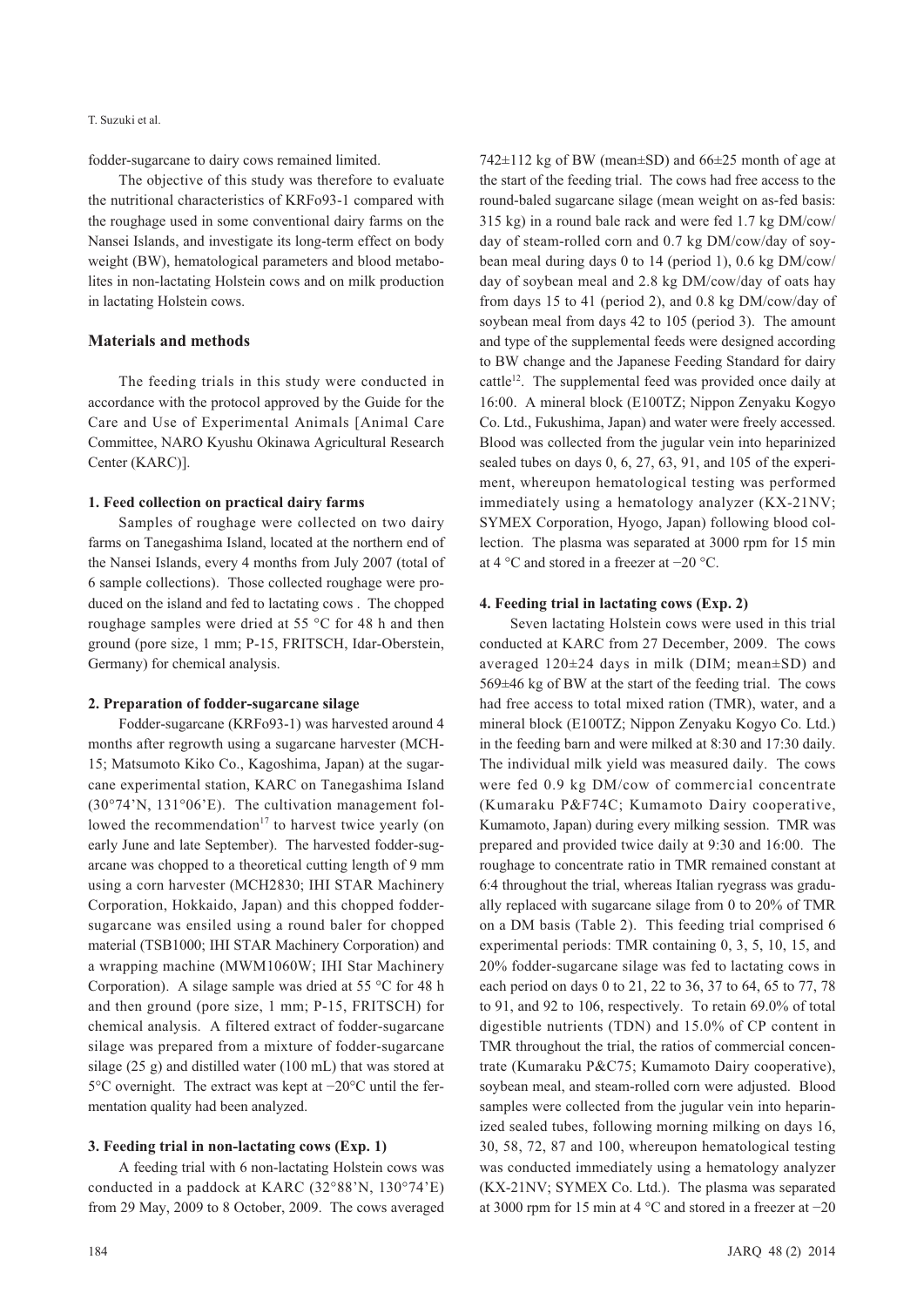°C. Samples of TMR and orts in the feed bank were collected 3 times during each blood sampling period, while milk samples on consecutive 2 days were collected on days 16, 30, 44, 58, 72, 87 and 100. Part of the TMR sample was dried at 55 °C for 48 h before being ground (pore size, 1 mm; P-15, FRITSCH) for chemical analysis, while the remaining TMR and orts samples were used for particle size analysis.

Data on the milk yield and milk component of 5 cows during the winter season of the previous year (22 December, 2008 to 7 April, 2009) were prepared as a control. The control cows, averaging 120±23 DIM at the start of the data collection, were selected from the same herd and under the same management with experimental cows. The control cows were fed TMR containing constant feed material (corn silage, Italian ryegrass silage, commercial concentrate, soybean meal, steam rolled corn, and minerals and vitamin supplements) throughout the period of data collection. The chemical composition of the TMR also remained constant throughout the period (TDN, 71.5% DM; CP, 14.5% DM). Additionally, the cows were fed 0.9 kg DM of the commercial concentrate (Kumaraku P&C75; Kumamoto Dairy cooperative) at milking as well as the present study (Exp. 2). The individual milk yield was recorded daily. For milk fat, milk protein and milk lactose analysis, milk samples on consecutive 2 days were collected on days 1, 26, 39, 53, 67, 78, 92 and 106 from the start of the data collection.

#### **5. Feed, blood, and milk analyses**

The chemical composition of the feed samples collected from dairy farms, fodder-sugarcane silage, and TMR were determined, while the DM content was determined after drying at 135 °C for 2 h. The crude ash, ether extract, and CP content were measured according to AOAC<sup>1</sup>. The neutral detergent fiber exclusive of residual ash and without the inclusion of sodium sulfite<sup>21</sup> (NDFom), acid detergent fiber excluding residual ash<sup>15</sup> (ADFom), and acid detergent lignin<sup>15</sup> (ADL) were also determined. The non-fiber carbohydrate was estimated by subtracting the moisture, CP, NDFom, EE, and crude ash from 100, while the neutral detergent-insoluble and acid detergent-insoluble nitrogen content were respectively determined according to Licitra et al.<sup>9</sup> TDN content was calculated according to the equation by NRC<sup>13</sup>. The digested fodder-sugarcane silage in nitricperchlonic acid was prepared to analyze phosphorous (P), calcium (Ca), potassium  $(K)$  and magnesium  $(Mg)$ . The P content was determined by the colorimetric method of Gomori and Ill<sup>3</sup>. The Ca, K and Mg contents were determined by atomic absorption spectrophotometry (SOLAAR M6, Nippon Jarrell-Ash Co., Ltd, Kyoto, Japan).

The pH and organic acid composition of fodder-sugarcane silage extract were measured using a glass-electrode pH meter (PH82; Yokogawa Electric Co., Tokyo, Japan)

and HPLC (LC-20000; JASCO Co., Tokyo, Japan), respectively. The fermentation quality of the silage was evaluated by Flieg's scoring<sup>11</sup>, which was based on the proportions of lactic, acetic, propionic, and butyric acids and ranged from 0 to 100.

The particle size distribution of TMR, the feeds in TMR, and orts were determined using a Penn State Particle Separator (PSPS) consisting of 3 stacked sieves (pore size: 19.00, 8.00, and 1.18 mm) and a pan. The PSPS was shaken horizontally, after the samples had been placed on the top sieve<sup>8</sup>. The remaining particles on each sieve and the pan were weighed, and particle size distribution was calculated on an as-fed basis.

The hematological parameters determined during the feeding trial in non-lactating and lactating cows were as follows: white blood cells (WBC), red blood cells (RBC), hemoglobin (HGB), hematocrit (HCT), mean corpuscular volume (MCV), mean corpuscular hemoglobin (MCH), mean corpuscular hemoglobin concentration (MCHC), and platelets (PLT). Albumin (ALB), blood urea nitrogen (BUN), ammonia, Ca, inorganic phosphorous (IP), and Mg concentration in plasma for non-lactating cows, and ALB, BUN, Ca, IP, and Mg concentration in plasma for lactating cows, were determined using a FUJI DRI–CHEM (3500V; FUJIFILM Co., Tokyo, Japan). Milk fat, milk protein, and milk lactose contents of samples from experimental and control cows were determined using a MILKO-SCAN 133B (Foss Electric, Hillerød, Denmark).

#### **6. Statistical analysis**

Data were analyzed using the MIXED procedure of  $SAS<sup>18</sup>$ , while statistical significance among mean values was assessed by Tukey's test. The linear regression analysis between daily milk yield and experimental day, and between concentrates of respective milk components and experimental day were performed by the REG procedure in  $SAS^{18}$ . Data were considered to differ statistically for P < 0.05.

# **Results and discussion**

# **1. Chemical composition and TDN content of foddersugarcane silage and roughage in dairy farms**

The following roughage was fed to lactating cows on the two dairy farms: Bahia grass, Italian ryegrass, sorghum, sorghum with corn, and Sudan grass as silage, and Guinea grass, Italian ryegrass, Napier grass, oats, Rhodes grass, sugarcane tops as fresh forage, and rice straw. Additionally, imported oats hay, timothy hay, and alfalfa hay had been fed to lactating cows but were excluded from the samples.

The pH and lactic acid, acetic acid, propionic acid, and butyric acid content of the fodder-sugarcane silage were 3.6 and 2.63, 0.33, 0.00, and 0.00% (on an as-fed basis), respectively. Fliegs' score was consequently 100, indicating the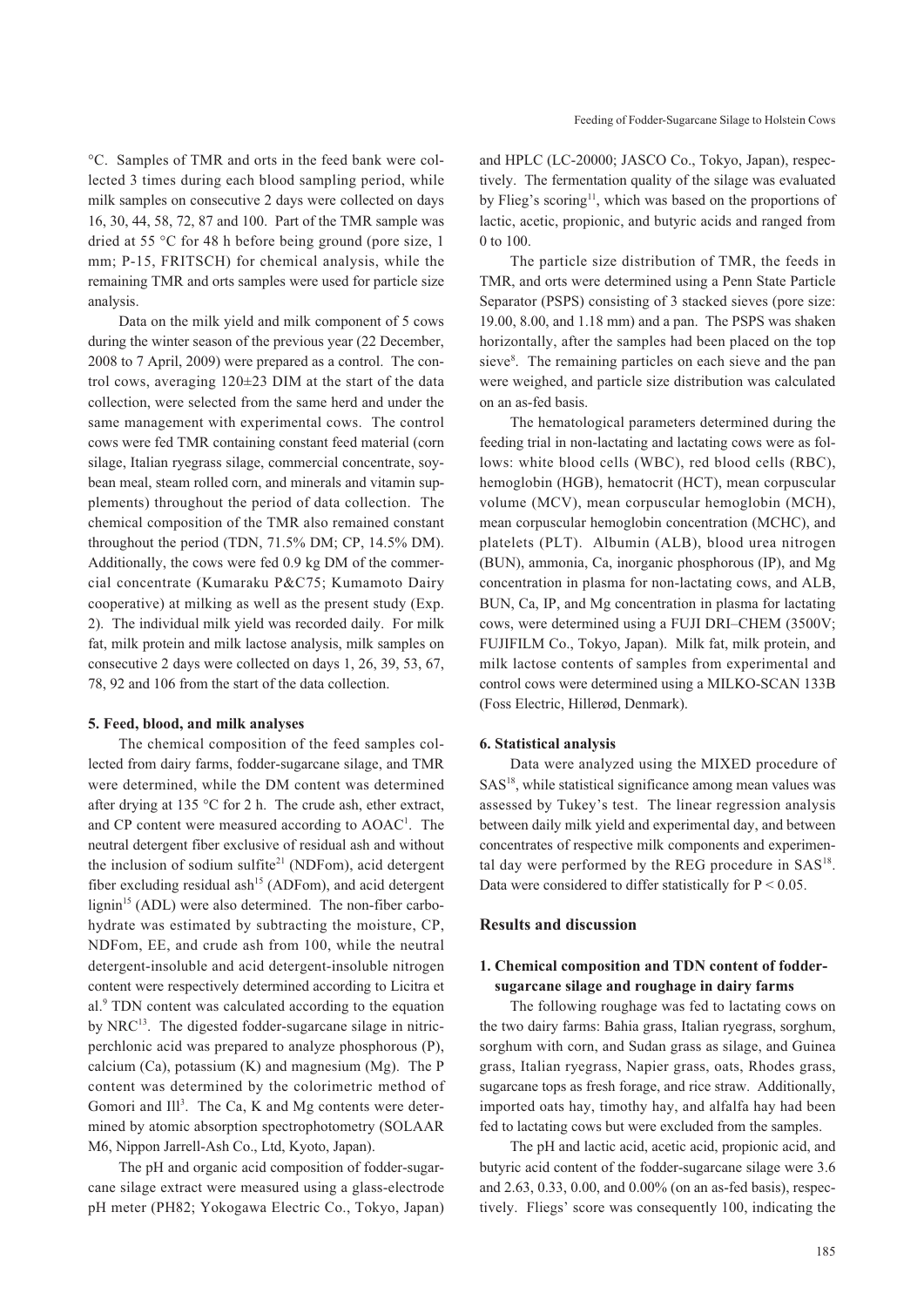**Table 1. Feed formula, chemical composition, and total digestible nutrients (TDN) in total mixed ration (TMR) containing 0, 3, 5, 10, 15, and 20% of fodder-sugarcane silage (Exp. 2)**

|                            | Proportion of fodder-sugarcane silage <sup>1</sup> |                          |       |        |      |      |
|----------------------------|----------------------------------------------------|--------------------------|-------|--------|------|------|
|                            | $0\%$                                              | $3\%$                    | $5\%$ | $10\%$ | 15%  | 20%  |
| Feed Formula (% DM basis)  |                                                    |                          |       |        |      |      |
| Fodder-sugarcane silage    | $\overline{\phantom{0}}$                           | 3.0                      | 4.9   | 9.9    | 14.8 | 19.7 |
| Corn silage                | 30.6                                               | 30.6                     | 30.6  | 30.6   | 30.6 | 30.6 |
| Italian ryegrass silage    | 29.8                                               | 26.6                     | 24.7  | 19.7   | 14.8 | 9.9  |
| Commercial concentrate     | 16.9                                               | 15.8                     | 14.8  | 10.9   | 8.9  | 5.9  |
| Soybean meal               | 5.6                                                | 6.9                      | 7.9   | 9.9    | 11.8 | 12.8 |
| Steam-rolled corn          | $\qquad \qquad \blacksquare$                       | $\overline{\phantom{0}}$ | 15.8  | 17.8   | 17.8 | 19.7 |
| Minerals and vitamins      | 1.3                                                | 1.3                      | 1.3   | 1.3    | 1.3  | 1.3  |
| Chemical composition (%DM) |                                                    |                          |       |        |      |      |
| EE                         | 3.7                                                | 3.6                      | 3.5   | 3.4    | 3.2  | 3.1  |
| CP                         | 14.2                                               | 14.3                     | 14.4  | 14.4   | 14.5 | 14.1 |
| <b>NDFom</b>               | 35.7                                               | 36.0                     | 36.3  | 36.8   | 37.5 | 38.1 |
| ADFom                      | 20.6                                               | 21.0                     | 21.3  | 22.0   | 22.8 | 23.5 |
| TDN (%DM)                  | 70.0                                               | 69.0                     | 69.0  | 69.0   | 68.9 | 68.9 |

DM, dry matter; EE, ether extract; CP, crude protein; NDFom, ash-free neutral detergent fiber; ADFom, ash-free acid detergent fiber; TDN, total digestible nutrients.

<sup>1</sup> The proportion in TMR based on DM.

highest fermentation quality. The crude ash, CP, and TDN content of fodder-sugarcane silage were lower than those of the mean roughage values on the dairy farms, whereas NDFom, ADFom, and ADL content were higher for foddersugarcane silage compared with roughage on the dairy farms (Table 1). The CP content of fodder-sugarcane silage was close to rice straw (3.61 %DM). The TDN content of fodder-sugarcane silage was below the mean value, but within the mean±SD range. From a chemical composition perspective, the roughage used for lactating cows in Tanegashima could be replaced with fodder-sugarcane silage, but a supplemental source of CP would be necessary. These findings are similar to the report on fodder-sugarcane as fresh forage by Suzuki et al.<sup>19</sup>

### **2. Feeding non-lactating cows (Exp. 1)**

Soybean meal was provided throughout the experimental periods to ensure an adequate protein source, while steam-rolled corn was also provided in period 1, due to the uncertain intake of fodder-sugarcane silage. The steamrolled corn was replaced with oats hay in period 2, whereupon only soybean meal was provided as supplementary protein and an energy source in period 3. Because the rollbaled silage of sugarcane was consumed in almost 2 days, silage was provided on alternate days. Therefore, it is considered that daily DM consumption of fodder-sugarcane silage was around 5.5 kg per cow throughout the experimental period.

BW remained stable throughout the experiment excepting the BW on day 0, which was the highest in the measurements (Fig. 1). The standard BW of the cows on day 0,





abcdValues with different letters differ among measurements ( $P < 0.05$ ).

calculated using the growth curve for Holstein cows<sup>12</sup>, is 675 kg, which is lower than actual BW on day 0 (742 kg) as well as the actual BW throughout the experimental period excepting day 0 (mean BW, 704 kg). Therefore, it is considered that the nutritional intake was sufficient to maintain their BW throughout the experiment, whereas the cows on day 0 were considered obese.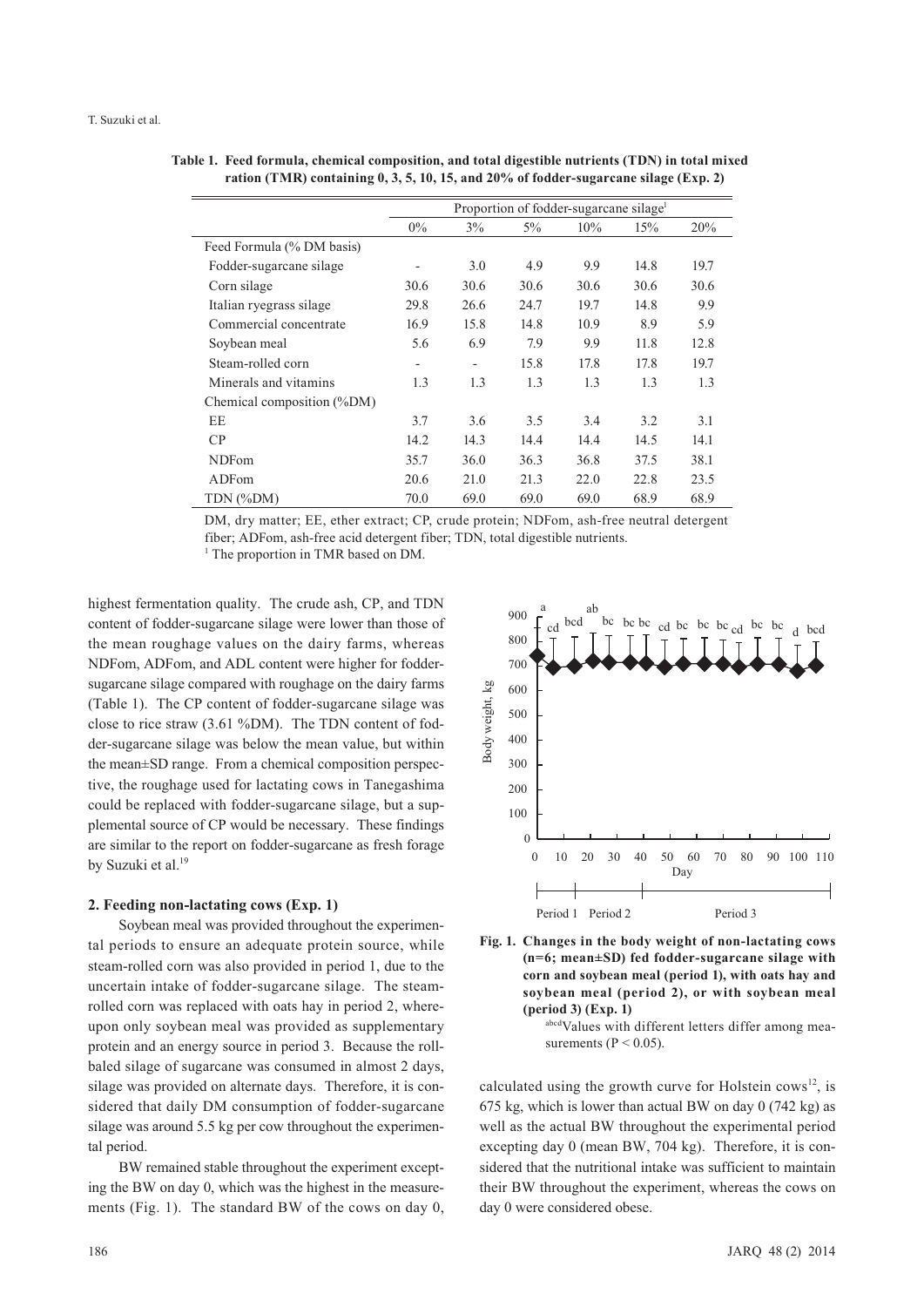

**Fig. 2. Changes in hematological parameters of non-lactating cows (n=6; mean±SD) fed fodder-sugarcane silage with corn and soybean meal (period 1), with oats hay and soybean meal (period 2), or with soybean meal (period 3) (Exp. 1)**  $a<sub>bcde</sub>$ Values with different letters differ among sampling days (P < 0.05). WBC, white blood cell; RBC, red blood cell; HGB, hemoglobin; HCT, hematocrit; MCV, mean corpuscular volume; MCH, mean corpuscular hemoglobin; MCHC, mean corpuscular hemoglobin concentration; PLT, platelet.

Changes in hematological parameters are shown in Fig. 2. The HGB and HCT decreased over the experimental period, but remained within a normal range<sup>10</sup> (8 to 15 g/dL and 24 to 46%, respectively). It is considered that the increase in water intake, which is related to elevated ambient temperature, resulted in this declining trend, because the experiment started at the beginning of summer. The other hematological parameters showed few constant changes as the experimental period progressed and were within the normal range $10$ .

Changes in plasma metabolite concentrations are

shown in Fig. 3. The ammonia concentration remained similar throughout the experimental period, as did other plasma metabolite concentrations, except for day 0. One of the factors affecting these higher concentrations on day 0 was the excess nutrition preceding the experiment. The P, Mg, Ca, and K content of the provided fodder-sugarcane silage were 0.171, 0.095, 0.244, and 3.48% of DM, respectively. It is known that a high level of K and low level of Mg in the feed leads to a lack of Mg uptake called grass tetany<sup>12</sup>. The tetany ratio  $[K/(Ca+Mg)$  on an equivalent weight basis] of the fodder-sugarcane silage in the present study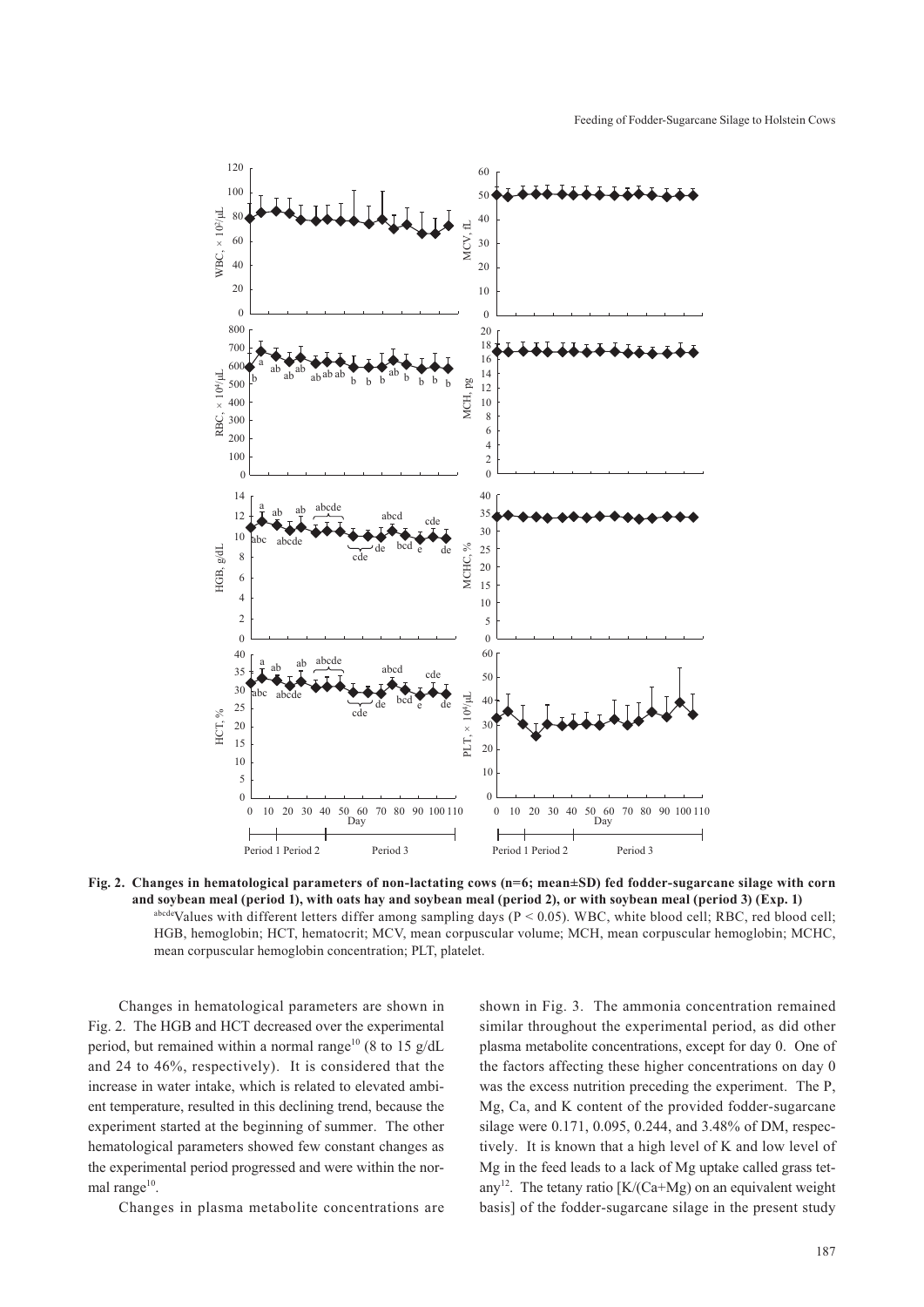

**Fig. 3. Changes in plasma metabolites of non-lactating cows (n=6; mean±SD) fed fodder-sugarcane silage with corn and soybean meal (period 1), with oats hay and soybean meal (period 2), or with soybean meal (period 3) (Exp. 1)** <sup>ab</sup>Values with different letters differ among sampling days ( $P < 0.05$ ).

was 4.4, indicating that silage is considered tetany-prone feed<sup>12</sup> (>2.2). However, the plasma Mg concentrations of the cows in the present study remained normal throughout the experimental period (normal range<sup>10</sup>, 1.8 to 3.2 mg/dL of serum). Meanwhile, for the cows in transition or in the early lactation stage, which were most susceptible to grass tetany or Mg deficiency<sup>12</sup>, the K and Mg levels of the fodder-sugarcane silage have to be assessed.

# **3. Feeding lactating cows (Exp. 2)**

The particle size distribution of TMR and orts is shown in Table 4. The ratio of TMR on the 19.0-mm sieve rose with increasing sugarcane proportion in TMR, whereas that on the 8.0-mm sieve decreased. These results were due to the replacement of Italian ryegrass with fodder-sugarcane silage. The fodder-sugarcane silage contained more particles retained on the 19.0-mm sieve compared with Italian ryegrass silage (73.8 vs. 12.0%), but fewer particles on the

8.0-mm sieve (21.2 vs. 62.5%; Table 3). The results in orts were similar to those in TMR: The proportion of orts on the 19.0-mm sieve rose with increasing sugarcane proportion in TMR, whereas that on the 8.0-mm sieve decreased. Increasing the fodder-sugarcane silage in TMR is considered to have facilitated sorting of the large particles. Bhandari et al.<sup>2</sup> and Kononoff et al.<sup>8</sup> also found that sorting against large particles retained on the 19.0-mm sieve was greater for TMR containing longer rather than shorter roughage.

Changes in the hematological parameters of lactating cows are shown in Fig. 4. Although significant differences emerged in WBC, HGB, and HCT among experimental periods, no specific relationships between the proportion of fodder-sugarcane silage and these parameters were found. Additionally, the values of WBC, HGB, and HCT were within the normal range<sup>10</sup> (40 to  $120 \times 10^2/\mu L$ , 8 to 15 g/dL, and 24 to 46%, respectively). There were no significant dif-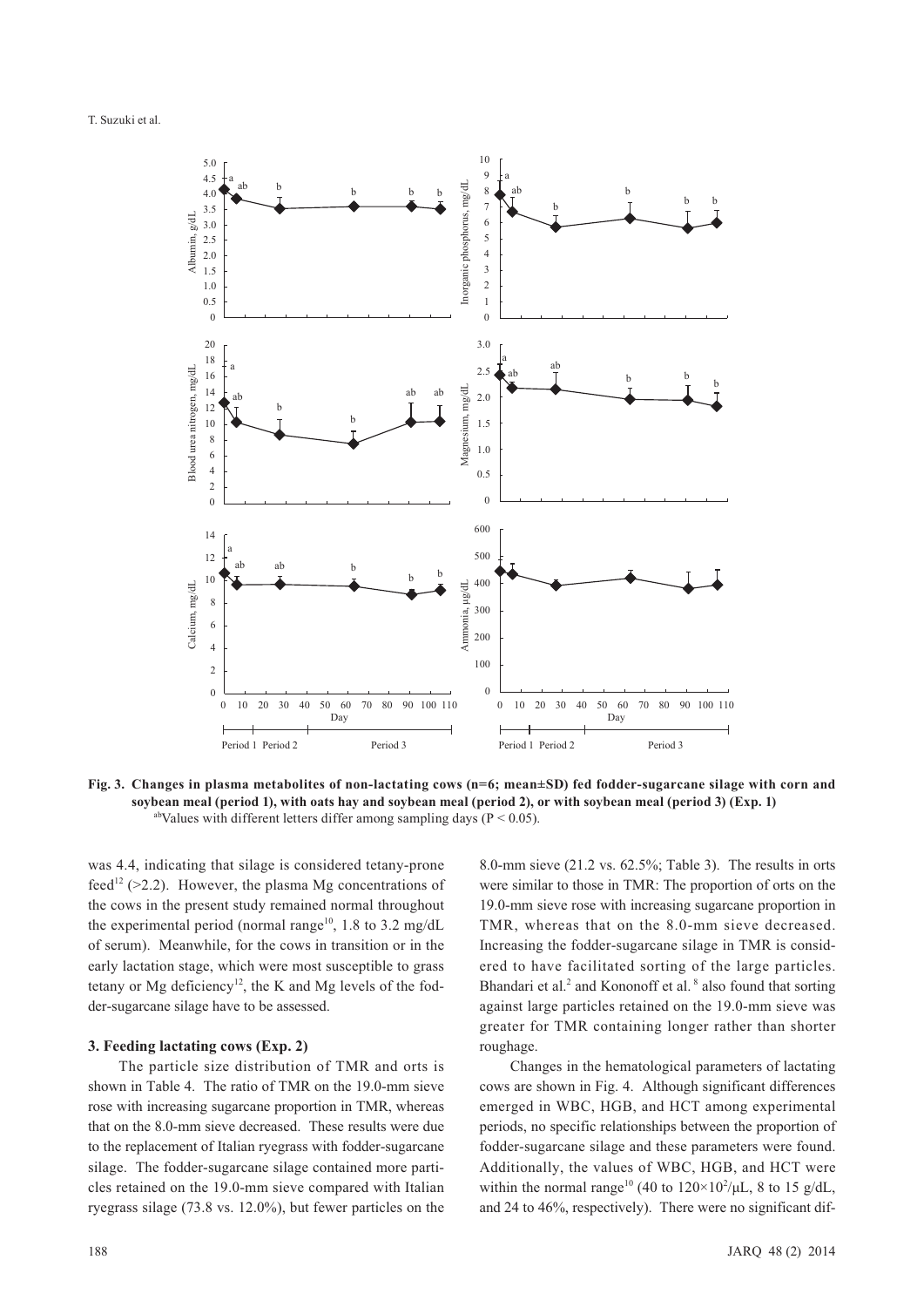|                                | Fodder-sugarcane |                          | Roughage collected from dairy farms |                          |      |  |
|--------------------------------|------------------|--------------------------|-------------------------------------|--------------------------|------|--|
|                                | silage           | Mean                     | <b>SD</b>                           | Min.                     | Max. |  |
| DM $(\%$ , as fed)             | 21.3             | $\overline{\phantom{0}}$ | $\overline{\phantom{a}}$            | $\overline{\phantom{0}}$ |      |  |
| Chemical composition $(\%$ DM) |                  |                          |                                     |                          |      |  |
| Crude ash                      | 7.3              | 11.3                     | 3.4                                 | 6.9                      | 20.6 |  |
| EE                             | 1.7              | 1.9                      | 0.7                                 | 1.1                      | 3.7  |  |
| CP                             | 3.6              | 8.7                      | 3.3                                 | 3.6                      | 20.0 |  |
| <b>NFC</b>                     | 13.4             | 12.1                     | 4.5                                 | 24.7                     | 5.8  |  |
| <b>NDFom</b>                   | 71.8             | 66.0                     | 6.3                                 | 47.5                     | 77.9 |  |
| ADFom                          | 44.5             | 39.0                     | 3.2                                 | 29.8                     | 44.6 |  |
| ADL                            | 5.8              | 5.0                      | 1.3                                 | 2.2                      | 7.0  |  |
| $TDN$ (% DM)                   | 51.1             | 53.2                     | 3.3                                 | 47.1                     | 59.5 |  |

#### **Table 2. Chemical composition and total digestible nutrients (TDN) of fodder-sugarcane silage and roughage collected from 2 dairy farms on Tanegashima Island**

DM, dry matter; EE, ether extract; CP, crude protein; NFC, non-fiber carbohydrates; NDFom, ash-free neutral detergent fiber; ADFom, ash-free acid detergent fiber; ADL, acid detergent lignin.

Table 3. Particle size distribution<sup>1</sup> of total mixed ration (TMR) containing 0, 3, 5, 10, 15, or 20% of fodder-sugarcane **silage and orts (Exp. 2)**

|                                 | Proportion of fodder-sugarcane silage <sup>2</sup> |                   |                     |                   |                   | <b>SEM</b>        |     |         |
|---------------------------------|----------------------------------------------------|-------------------|---------------------|-------------------|-------------------|-------------------|-----|---------|
|                                 | $0\%$                                              | $3\%$             | $5\%$               | 10%               | 15%               | 20%               |     | P       |
| TMR (% retained, as-fed basis)  |                                                    |                   |                     |                   |                   |                   |     |         |
| $19.0 \text{ mm}$               | $10.6^d$                                           | $15.5^{cd}$       | 14.9 <sup>cd</sup>  | $19.9^{bc}$       | $23.5^{b}$        | 30.4 <sup>a</sup> | 1.5 | < 0.001 |
| $8.0 \text{ mm}$                | 57.7 <sup>a</sup>                                  | $54.0^{ab}$       | 52.1 <sup>abc</sup> | $46.6^\circ$      | $48.8^{bc}$       | 36.3 <sup>d</sup> | 1.3 | < 0.001 |
| $1.18$ mm                       | 27.8                                               | 26.3              | 28.1                | 28.4              | 23.9              | 27.5              | 1.2 | 0.241   |
| Pan                             | 3.9                                                | 4.3               | 4.9                 | 5.0               | 3.8               | 5.8               | 1.0 | 0.609   |
| Orts (% retained, as-fed basis) |                                                    |                   |                     |                   |                   |                   |     |         |
| $19.0 \text{ mm}$               | $24.3^\circ$                                       | $27.3^\circ$      | $29.0^\circ$        | 48.7 <sup>b</sup> | $46.6^{b}$        | $72.7^{\rm a}$    | 2.8 | < 0.001 |
| $8.0 \text{ mm}$                | $48.5^{\circ}$                                     | $45.8^{\circ}$    | $43.5^{\circ}$      | $30.5^{b}$        | $31.6^{b}$        | $15.0^\circ$      | 1.2 | < 0.001 |
| $1.18$ mm                       | $23.2^{\rm a}$                                     | $23.1^{\circ}$    | $23.2^{\rm a}$      | 17.8 <sup>a</sup> | $18.8^{\circ}$    | $10.8^{b}$        | 1.3 | < 0.001 |
| Pan                             | 4.0 <sup>a</sup>                                   | 3.8 <sup>ab</sup> | 4.2 <sup>a</sup>    | 3.0 <sup>ab</sup> | 3.0 <sup>ab</sup> | 1.4 <sup>b</sup>  | 0.5 | 0.031   |

SEM, standard error of the mean

<sup>1</sup> Determined using the Penn State Particle Size Separator (Kononoff et al., 2003).

<sup>2</sup> The proportion in TMR based on DM.

abcd Values with different letters differ in the same row ( $P < 0.05$ ).

Table 4. Particle size distribution<sup>1</sup> of roughages and concentrates used for materials of total mixed ration (Exp. 2)

|                          | Fodder-sugarcane | Corn silage | Italian ryegrass |             | Commercial Soybean meal | Steam rolled |
|--------------------------|------------------|-------------|------------------|-------------|-------------------------|--------------|
|                          | silage           |             | silage           | concentrate |                         | Corn         |
| % retained, as-fed basis |                  |             |                  |             |                         |              |
| $19.0 \text{ mm}$        | 73.8             | 6.6         | 12.0             | 0.0         | 0.0                     | 0.0          |
| $8.0 \text{ mm}$         | 21.2             | 80.9        | 62.5             | 69.9        | 3.1                     | 37.6         |
| $1.18$ mm                | 4.9              | 12.5        | 24.6             | 29.9        | 83.0                    | 52.2         |
| Pan                      | 0.0              | 0.0         | 1.0              | 0.2         | 13.9                    | 10.2         |

<sup>1</sup> Determined using the Penn State Particle Size Separator (Kononoff et al., 2003).

ferences among the experimental periods in RBC, MCHC, and PLT. The MCV and MCH throughout these periods were within the normal range<sup>10</sup> (40 to 60 fL and 11 to 17 pg, respectively), whereas the MCV and MCH peaked when cows were fed 20% fodder-sugarcane silage in TMR.

are shown in Fig. 5. There were no significant differences in the experimental periods in Ca and ALB concentrations. IP and Mg concentrations showed significant differences among experimental periods, but no constant changes with the increasing proportion of fodder-sugarcane silage. The BUN concentrations at TMR, including 15 and 20% fodder-

Changes in the plasma metabolites of lactating cows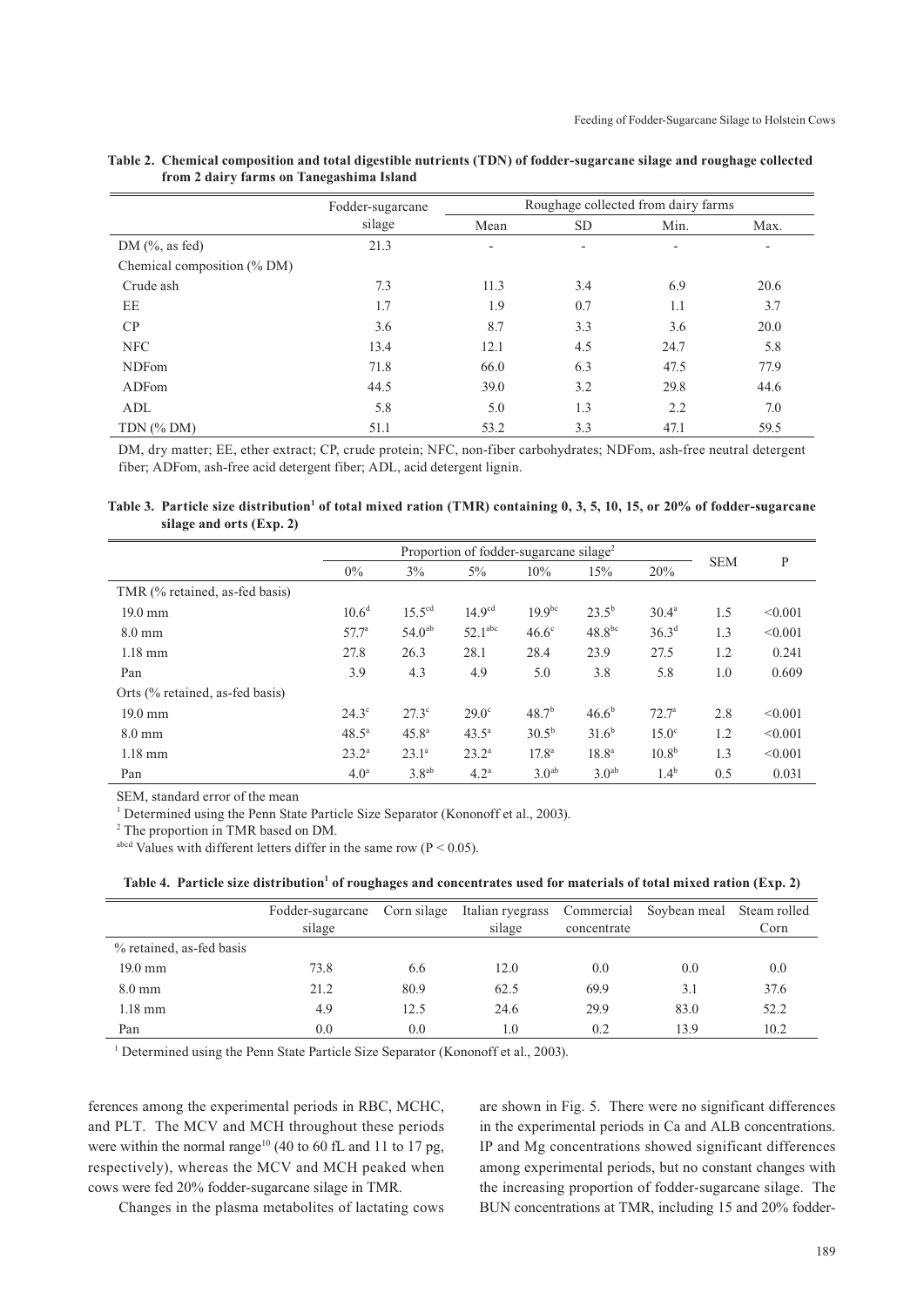T. Suzuki et al.



**Fig. 4. Changes in hematological parameters of lactating cows (n=7; mean±SD) with increasing of foddersugarcane silage in total mixed ration (TMR) from 0 to 20% on a dry matter basis (Exp. 2)** abValues with different letters differ among sampling days ( $P < 0.05$ ). WBC, white blood cell; RBC, red blood cell; HGB, hemoglobin; HCT, hematocrit; MCV, mean corpuscular volume; MCH, Mean corpuscular hemoglobin; MCHC, mean corpuscular hemoglobin concentration; PLT, platelet.

sugarcane silage, exceeded those at TMR, including 0, 3, 5, and 10% fodder-sugarcane silage. It is considered that this increase in BUN was unaffected by advancing DIM, because BUN concentration during the mid- to late lactation period decreases moderately with advancing DIM7 . The proportion of large particles (>19 mm), which originated mainly from the sugarcane stem, rose with increasing proportion of fodder-sugarcane (Table 4). The CP content of fodder-sugarcane silage was lower than the roughage sources of TMR in this experiment: CP contents of Italian ryegrass and corn silage were 9.3% DM and 8.2% DM, respectively. Therefore, it can be considered that the CP

content of TMR actually fed to the cows rose with increasing proportion of fodder-sugarcane silage (i.e. increasing sorting), consequently increased BUN concentration. Heinrichs and Kononoff<sup>4</sup> recommended that the proportion of particle weight (as-fed basis) retained on a 19.0-mm sieve be 3 to 8% for corn silage and 2 to 8% for TMR. We chopped the sugarcane to 9-mm, which is the shortest theoretical cutting length for our chopping machine, but the proportion of particles on the 19.0-mm sieve in this study was 74% for fodder-sugarcane silage and over 15% for TMR, including fodder-sugarcane silage (Tables 3 & 4). Therefore, to reduce sorting against long particles, the mix-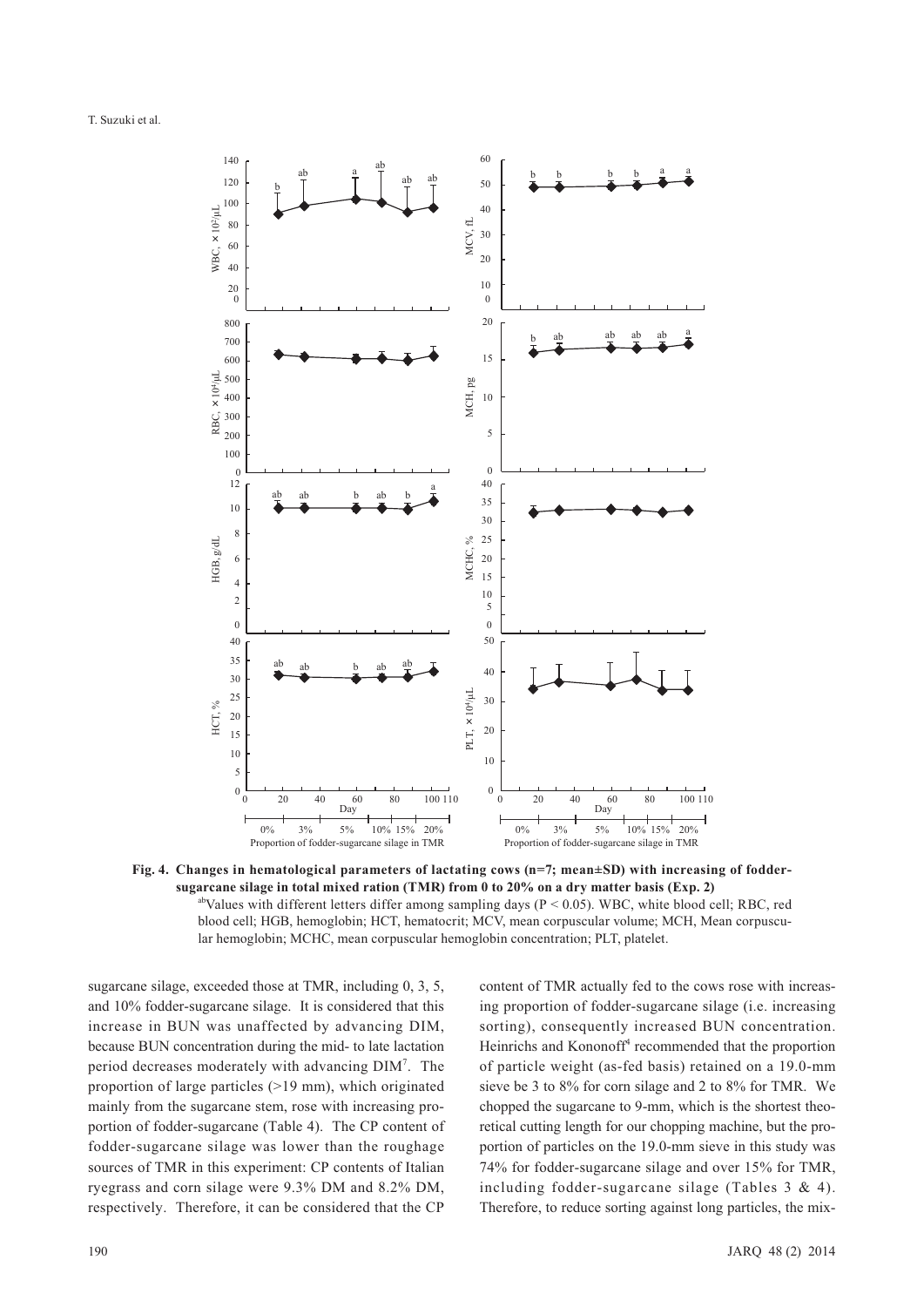Feeding of Fodder-Sugarcane Silage to Holstein Cows



**Fig. 5. Changes in plasma metabolites of lactating cows (n=7; mean±SD) with increasing of fodder-sugarcane silage in total mixed ration (TMR) from 0 to 20% on a dry matter basis (Exp. 2)**  $a^{\text{bc}}$ Values with different letters differ among sampling days (P < 0.05).

ing percentage of fodder-sugarcane silage in TMR should be reduced or sugarcane should be chopped as short as possible.

The relationships between experimental days and concentrations of milk fat, milk protein and milk lactose are shown in Fig. 6. Mean milk fat, protein and lactose concentrations throughout the collection days were 4.36, 3.39 and 4.59%, respectively, for control cows, and 3.65, 3.20 and 4.51%, respectively, for experimental cows. Higher mean milk fat concentrations in control cows rather than experimental cows were due to the higher TDN content in provided TMR (71.5 vs. 69.0% DM). Meanwhile, there were no correlations between the data collection day and concentrations of milk fat, protein or lactose for control cows, indicating few changes in milk components with advancing DIM. For experimental cows, no correlations between experimental days and concentrations of those milk components were found either. These results indicate that advancing DIM and increasing the proportion of sugarcane did not affect concentrations of milk fat, protein and lactose in experimental cows.

The daily milk yields of control and experimental cows over 107 days, from a mean DIM of 120, are shown in Fig. 7. There were negative correlation between daily milk yield and day in both control cows ( $r = -0.422$ ;  $P < 0.001$ ) and experimental cows ( $r = -0.554$ ;  $P < 0.001$ ). The linear slope of the correlation in control cows was -0.029, indicating a decrease in milk yield caused by advancing DIM. The slope -0.032 in the experimental cows was very similar to that in control cows. The declining milk yield of experimental cows was thus mainly attributed to the advancing lactation stage, but not the increased proportion of foddersugarcane silage.

### **Conclusion**

When the chemical composition of the fodder-sugarcane silage was compared with that of roughage provided to lactating cows while dairy farming on Tanegashima Island, the CP content of fodder-sugarcane silage was at the lowest level, whereas the NDFom content of the same was high. Feeding fodder-sugarcane silage as the main forage source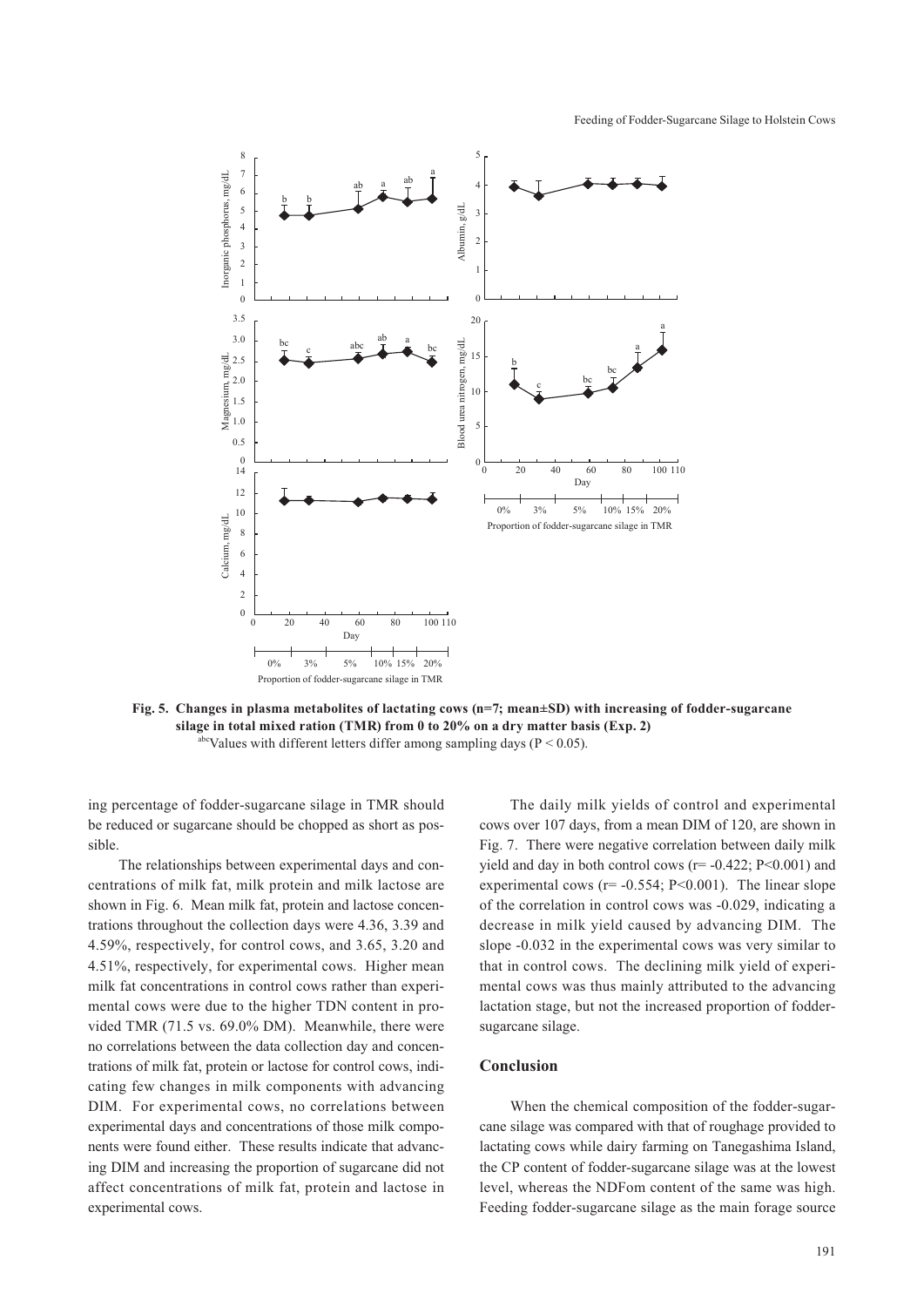

**Fig. 6. Milk fat, protein and lactose concentrations of cows fed total mixed ration (TMR) including 0 to 20% of**  fodder-sugarcane silage  $(\blacklozenge; n=7)$ , and cows fed **TMR** without fodder-sugarcane silage  $(\diamondsuit; n=5)$ **(Exp. 2)**

over 100 days did not adversely affect the physiological condition of the non-lactating cows, nor did feeding foddersugarcane silage in TMR to lactating cows adversely affect milking performance. However, the higher proportion of fodder-sugarcane silage in TMR caused greater sorting of fodder-sugarcane stems by cows, consequently increasing the BUN concentration. Fodder-sugarcane silage could be fed to cows as well as conventional roughage, but low CP content and sorting behavior must be taken into consideration.

# **Acknowledgements**

The authors thank the technical staff of the



**Fig. 7. Mean daily milk yield of cows fed total mixed ration (TMR) including 0 to 20% of fodder-sugarcane**  silage  $(\triangle, n=7)$ , and cows fed TMR without fodder**sugarcane silage**  $(\diamondsuit; n=5)$  (Exp. 2)

The linear regression line for cows fed TMR, including 0 to 20% of sugarcane silage (solid line;  $MY = -0.032DIM + 33.002$ ,  $r = -0.554$ ,  $P <$ 0.001) and that for cows fed TMR without sugarcane silage (dashed line;  $MY = -0.029$ DIM + 35.440;  $r = -0.422$ ,  $P \le 0.001$ ) were shown.

Experimental Dairy Barn, Research Support Center, KARC for feed preparation, feeding, and animal care, as well as the technical staff of the Sugarcane Breeding Laboratory, Research Support Center, KARC for managing the sugarcane cultivation. The authors also thank Director H. Shiozaki in Tanegashima Station, Kagoshima Dairy Cooperative, and Dr. Y. Kaji in KARC for their valuable suggestions. This study was supported, in part, by a Grantin-Aid under the Integrated Research Project for Developing a Japanese-style Forage Feeding System to Increase the Forage Self-support Ratio from the Ministry of Agriculture, Forestry and Fisheries of Japan.

#### **References**

- 1. Association of Official Analytical Chemists (AOAC) (2000) Official methods of analysis of AOAC international (17th Ed.). AOAC International, Gaithersburg, Maryland.
- 2. Bhandari, S. K. et al. (2007) Effects of Chop Length of Alfalfa and Corn Silage on Milk Production and Rumen Fermentation of Dairy Cows. *J. Dairy Sci.,* **90**, 2355-2366.
- 3. Gomori, G. & Ill, M. D. C. (1942) A modification of the colorimetric phosphorus determination for use with the photoelectric colorimeter. *J. Lab. & Clinic. Med.*, **27**, 955-960.
- 4. Heinrichs, A. J. & Kononoff, P. J. (2002) Evaluating particle